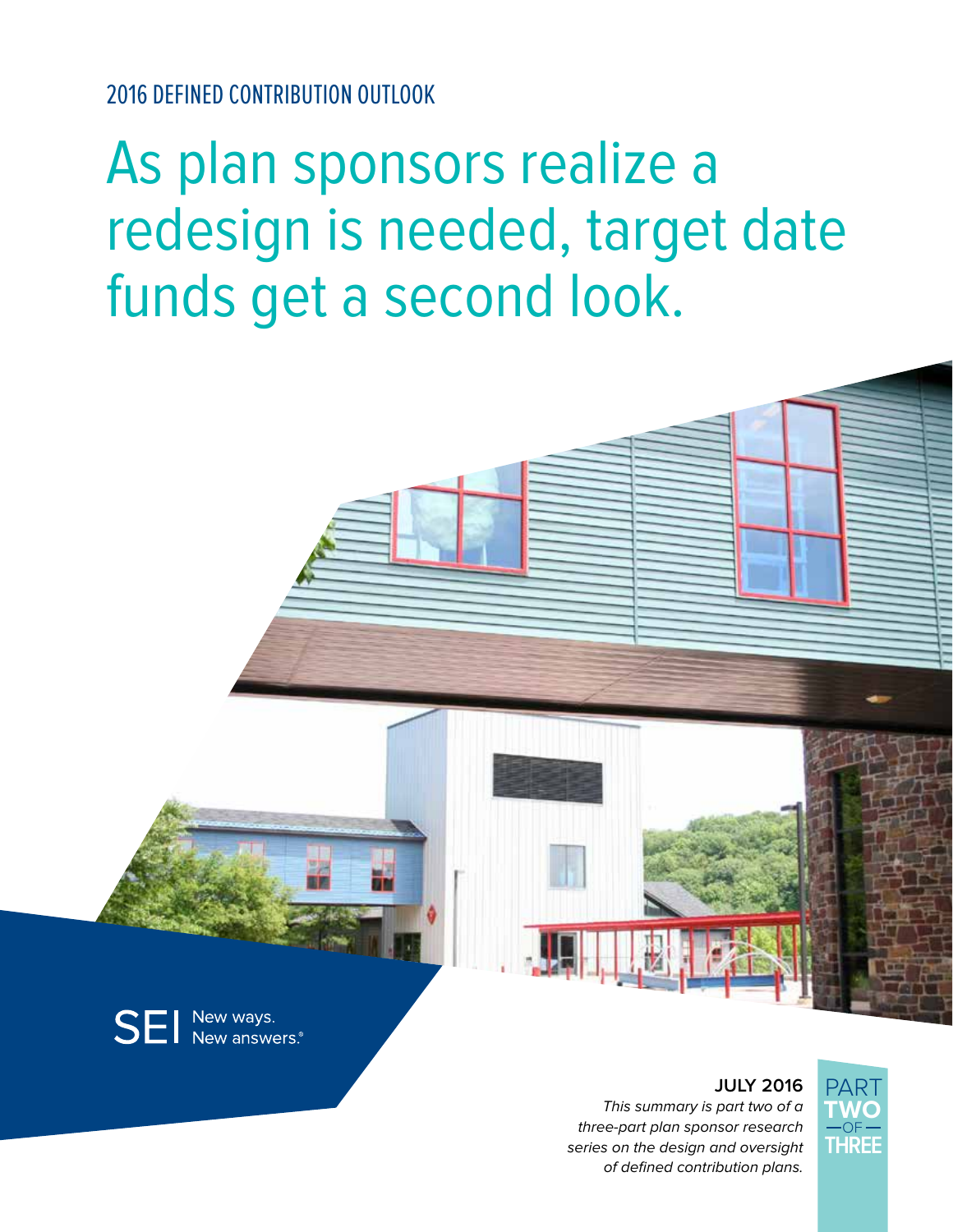## EXECUTIVE SUMMARY

Today, the defined contribution (DC) plan is viewed as the primary source of retirement income by nearly two-thirds (62%) of all survey respondents, yet over three quarters (84%) of those polled are not very confident their plan's participants will have the needed amount of income to retire at retirement age (62 to 65). If their employees cannot stop working at retirement age, a vast majority (88%) feel their businesses would be impacted in meaningful ways including increased healthcare costs, retention of younger employees potentially blocked in the organization and the added expense of higher salaried employees.

More than half (57%) of the plan sponsors surveyed said they feel DC plans were not initially built to be the primary retirement vehicle, and therefore, the plans need to be redesigned. This redesign is currently underway and it is made up of a variety of components. Some plan sponsors feel core lineups offer too many choices and have embarked on efforts to simplify plan lineups. In many instances, sponsors feel that brand has failed and are implementing customized white-label options as part of this simplification. Many plans are separating asset management from recordkeeping. In addition, as plan re-enrollments continue, more assets are being shifted into target date funds (TDFs), prompting significant dependence on these funds moving forward.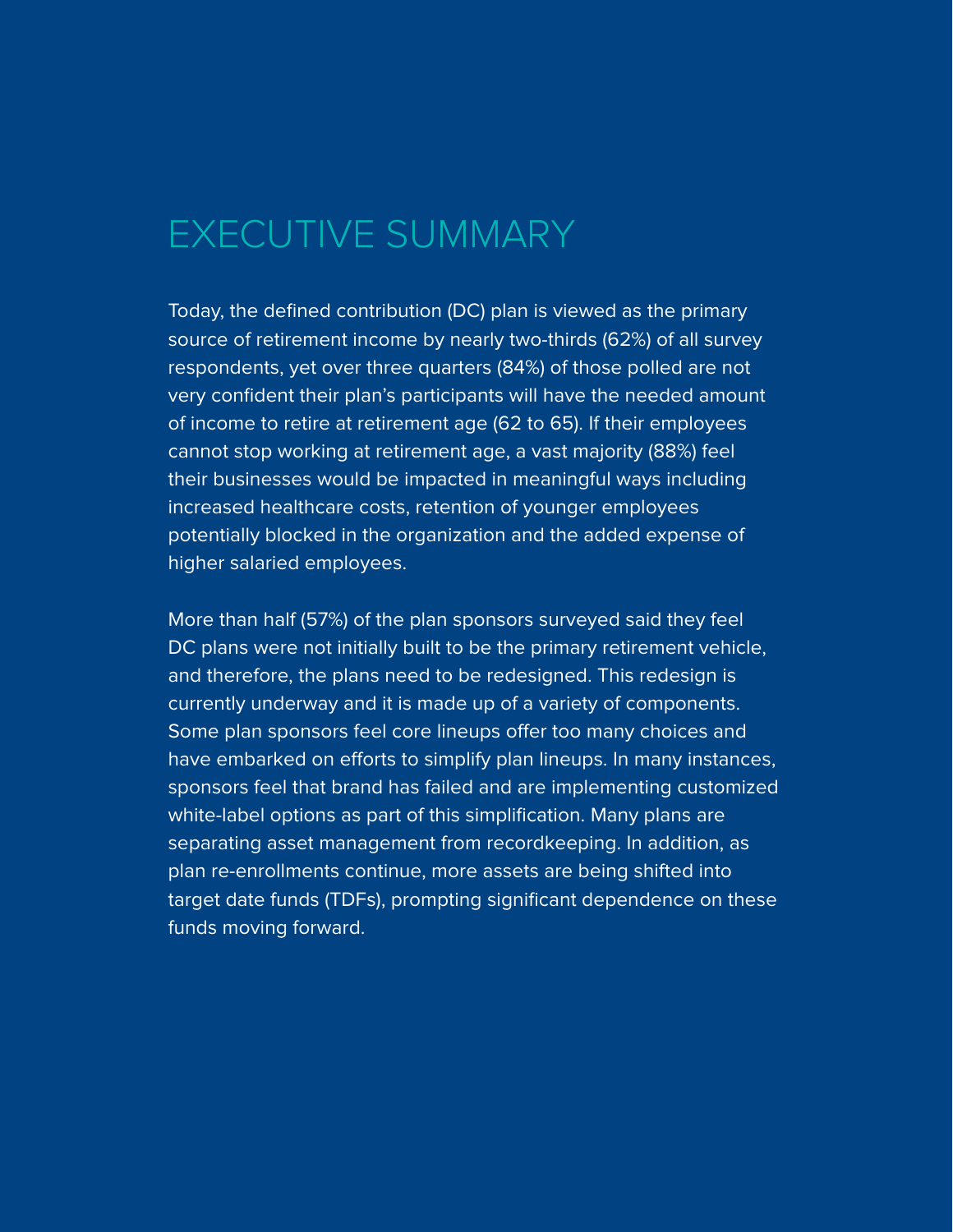### **Getting the TDF decision right**

Changes made to TDFs could ultimately be the most meaningful and impactful changes made as part of the redesign of DC plans. The reason is quite simple — if industry reports are accurate, the majority of DC plan assets could end up invested in these products within the next couple of decades. According to Cerulli, TDFs will continue to grab more 401(k) assets, capturing 90% of new contributions to 401(k) plans by the end of 2019.<sup>1</sup> This ultimately means that the success of DC plans — success being defined as participants having enough income to retire at retirement age — could ultimately depend on the effectiveness of TDFs. The results of this survey outline three high-level observations about the current state of TDFs in DC plans:

- 1. Plan sponsors are just as likely to offer non-recordkeeper or custom TDFs than to offer their recordkeeper's TDFs.
- 2. Plan sponsors would like to improve the percentage of employees using the TDFs they offer in their plan.
- 3. Re-enrollment is a tool being used to increase participation with a simultaneous change to off platform or non-recordkeeper TDFs.

The revision of DC plans will come down to how proactive plan sponsors are in creating a sophisticated retirement plan that can be used by participants to adequately save for retirement. The following is a detailed outline of the statistics found in part two of a three-part research series on the outlook for defined contribution plans and the role TDFs will play.

<sup>1</sup> Cerulli Associates. "Retirement Markets 2014: Sizing Opportunities in Private and Public Retirement Plans," November 2014.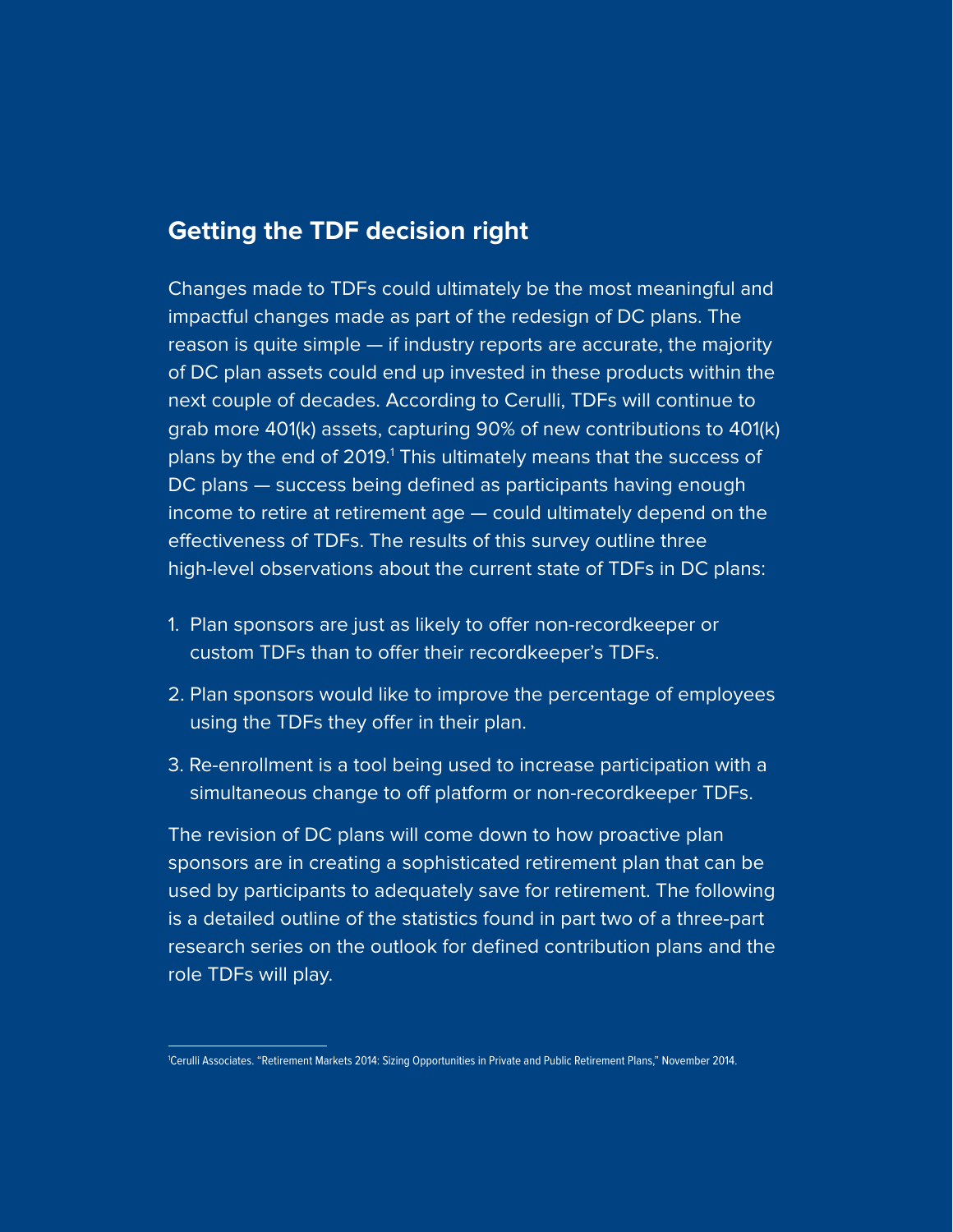

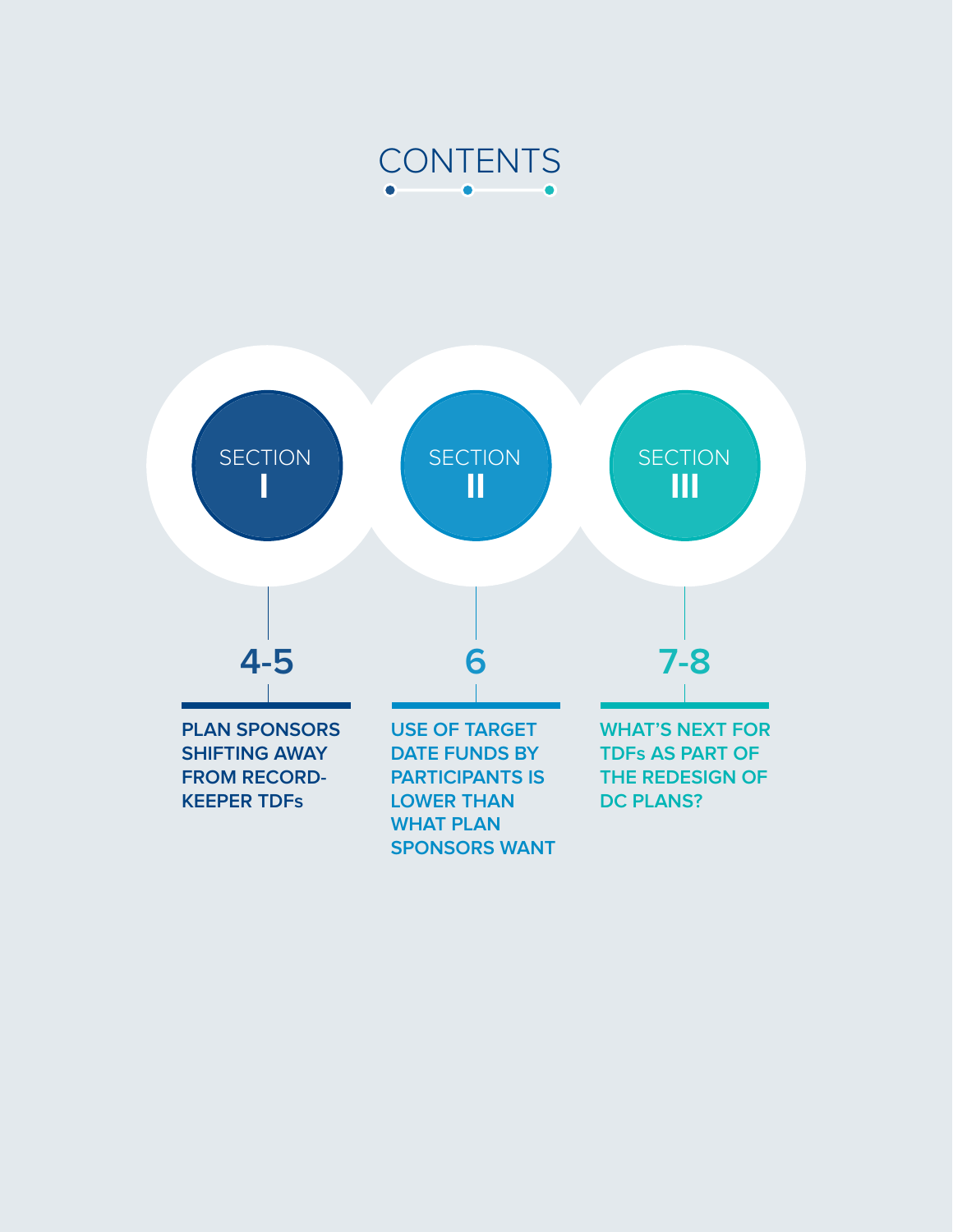### **SECTION I:**

## PLAN SPONSORS SHIFTING AWAY FROM RECORDKEEPER TDFs

#### **A significant majority (90%) of participating plan sponsors offer TDFs as an investment option in the DC plan. This number increased from our 2014 survey, where the total was 81%.2**

Target date funds have been offered in DC plans since the early 1990s, yet the majority of their growth has occurred in the past decade. In 2006, the Pension Protection Act (PPA) directed the Department of Labor (DOL) to assist employers in selecting qualified default investment alternatives (QDIAs) that best serve the retirement needs of workers who do not direct their own investments. In the years that followed, target date funds became the most popular QDIA and over the past 10 years have grown from \$116 billion in assets to \$763 billion.<sup>3</sup>

#### **Nearly half (46%) of those offering TDFs, use non-recordkeeper or custom TDFs.**

Nearly two-thirds (62%) of those surveyed felt it is a good idea to separate asset management services from recordkeeping. This highlights a trend of DC plan investments moving to more institutional products not offered by most recordkeepers.

While use of TDFs is popular, the assets in those funds are not well dispersed in terms of where they are being managed. As of 2014, the three largest U.S. retirement plan recordkeepers managed three fourths of all target date mutual fund assets. $^3$  However, those assets might be on the move. Over the past five years, the rapid growth and interest in defined contribution investment only (DCIO) options has resulted in plan sponsors having the ability to offer non-proprietary funds on their recordkeeper's existing platform. The survey results show a near split between plan sponsors using recordkeeper, proprietary TDFs versus non-recordkeeper or custom TDFs.

<sup>2</sup> SEI. "Sponsors Focus on Better Designing Plans to Meet Retirement Income Needs," April 2014.

<sup>3</sup> Yang, Janet. "2014 Target-Date Series Research Paper," Morningstar, July 2014.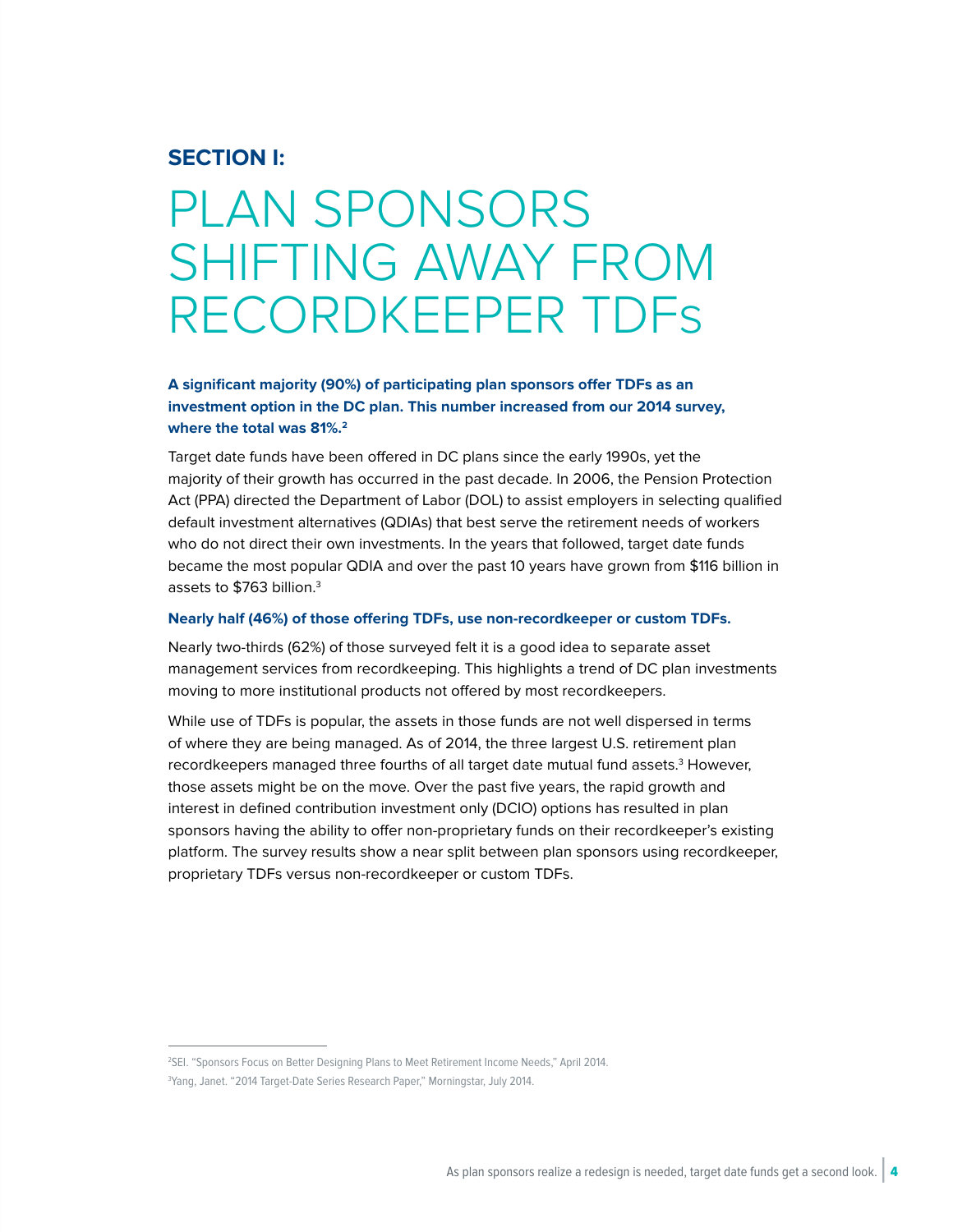While a slight majority of plan sponsors still use recordkeeper funds, there is a trend among larger plan sponsors to look off platform for non-recordkeeper or custom alternatives. Of the poll respondents using non-recordkeeper or custom TDFs, the mega plans with over a billion dollars in assets appear to be leading the way. Nearly two-thirds (64%) of the mega plans (over \$1 billion) use non-recordkeeper or custom TDFs. In comparison, only about a third (32%) of the smaller plans (under \$100 million) use non-recordkeeper or custom TDFs.

Those with under \$1 billion in assets appear to be slower to switch from their recordkeeper's products. Of that group, nearly two-thirds (60%) offer their recordkeeper TDFs. Replacing the recordkeeper's TDFs was not on the immediate agenda for that group as a vast majority (87%) said it was not likely they would change to nonplatform (nonproprietary) TDFs in the next 12 months. The following table shows a breakdown of what type of TDF is offered based on size of the DC plan in terms of assets.

| <b>Plan size</b>           | Recordkeeper | Non-recordkeeper<br>or custom |
|----------------------------|--------------|-------------------------------|
| Small (<\$100M)            | 68%          | 32%                           |
| Mid-market (\$101M-\$300M) | 51%          | 49%                           |
| Large (\$301M-\$1B)        | 61%          | 39%                           |
| Mega $(>\$1B)$             | 36%          | 64%                           |

#### **Under the hood — how many TDFs are being offered in DC plans?**

More than three quarters of those polled (81%) said they offer between six and 15 funds in their target date series with nearly half (49%) saying they have six to 10 funds.



#### **Number of funds offered as part of target date series**

**Fast fact:** More than a third (38%) of the mega plans (over \$1 billion in assets) said they feel plan sponsors should not be offering their recordkeepers' TDFs.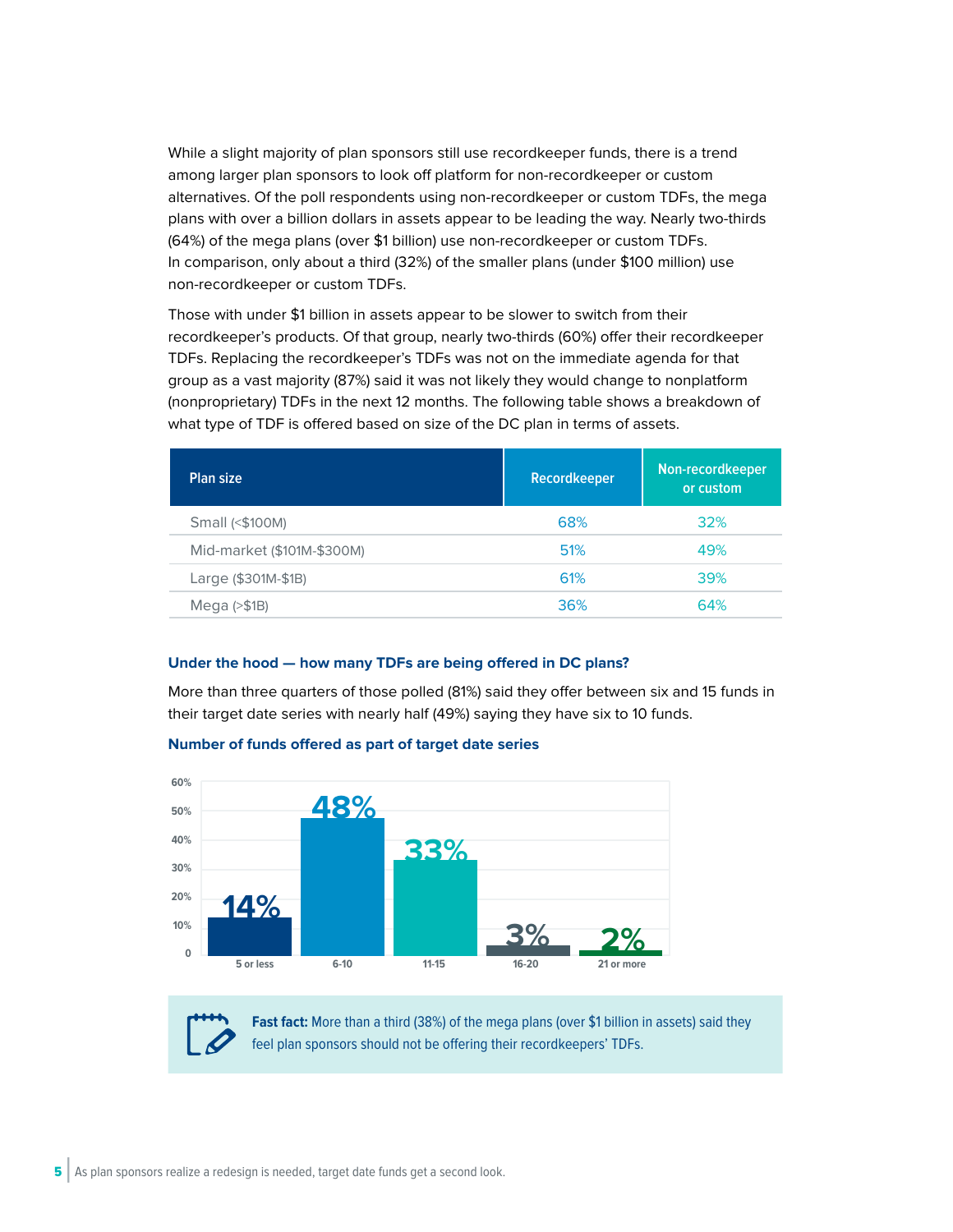### **SECTION II:**

## USE OF TARGET DATE FUNDS BY PARTICIPANTS IS LOWER THAN WHAT PLAN SPONSORS WANT

#### **More than half (58%) of all poll respondents offering TDFs said ideally more of their participants would use the TDFs they offer.**

The poll results suggest that the number of participants using the TDFs provided by plan sponsors is far from ideal.

While the industry predicts significant growth in target assets to continue, it is not representative of more participants electing to use TDFs. The overall asset growth in TDFs could be driven by the investment performance of current assets, additional contributions by current users or re-enrollments forcing assets into these funds.

At year-end 2013, 41% of 401(k) participants held at least some plan assets in TDFs.<sup>4</sup> Over the past couple of years, that number does not appear to have moved significantly as nearly three-quarters (73%) of the plan sponsors surveyed said that the number of employees investing in these funds is less than half.



#### **% of plan participants investing in target date fund option**

**Did you know?** Plans with between \$300 million and \$1 billion in DC plan assets were the second highest user of recordkeeper TDFs and the lowest user of custom TDFs. They also had the lowest rate of participants investing in their TDFs and more than half (55%) of that group felt ideally, more participants would be using the TDFs they offer.

<sup>4</sup> Investment Company Institute. "2015 Investment Company Fact Book: A review of trends and activities in the U.S. investment company industry," Chapter 7, icifactbook.org/fb\_ch7.html#asset, 2015.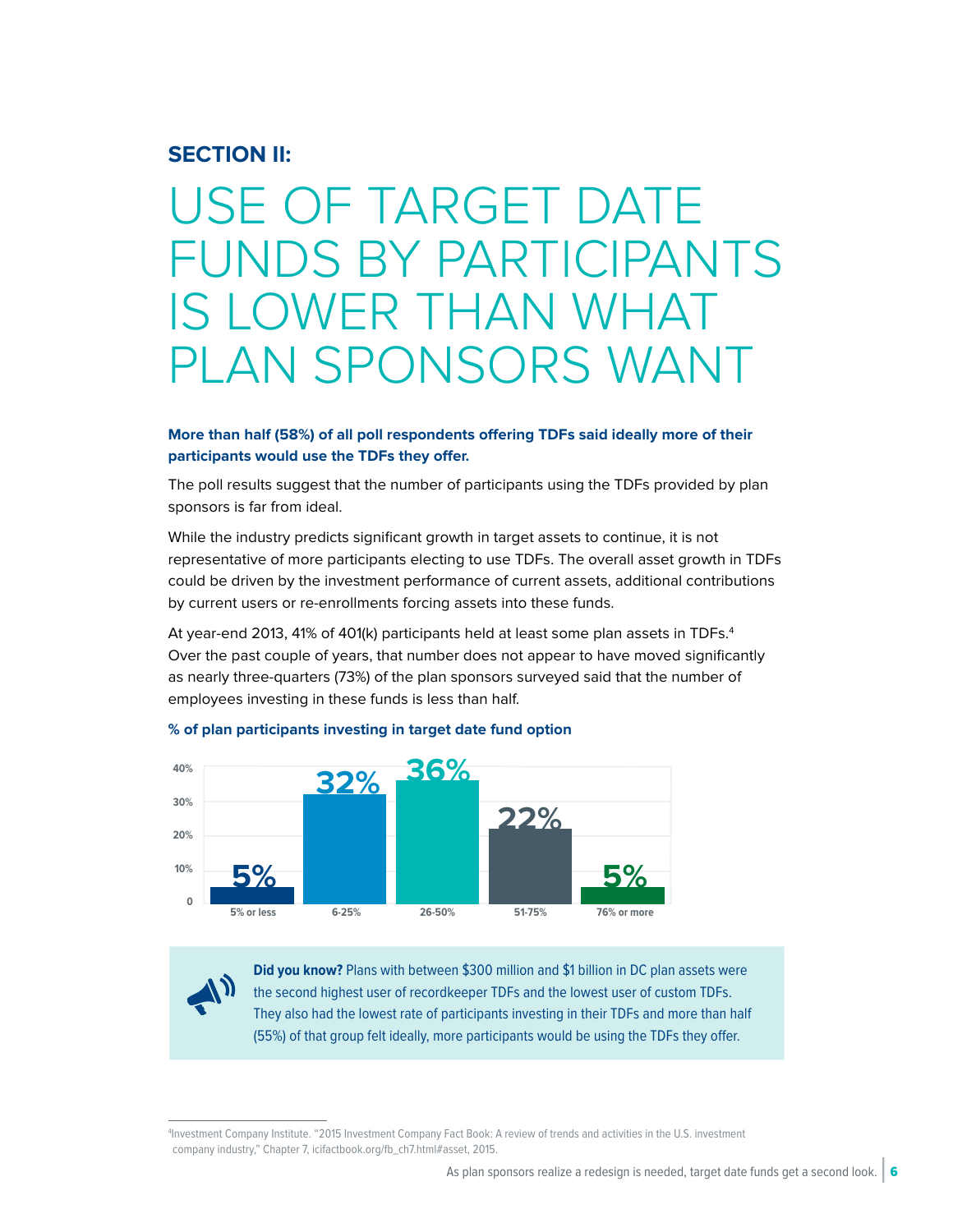### **SECTION III:**

## WHAT'S NEXT FOR TDFs AS PART OF THE REDESIGN OF DC PLANS?

Plan sponsors clearly believe that participants should be provided with high-quality investment options in the DC plan. Nearly all (93%) of those polled said plan trustees have a fiduciary responsibility to make certain every effort is made to provide the plan participants with the best investment options possible. Further supporting that statement is that nearly half (46%) said the quality of investment options is the top priority importance when making investment decisions for DC plan. However, the survey results show a high percentage of plan sponsors offering TDFs as part of their DC plan lineup but less than ideal usage of these options by participants. What are some ways plan sponsors can change that?

#### › **Increase participation via re-enrollment**

#### Nearly half (42%) Of all polled said it is likely their organization conducts a re-enrollment in the next 12 months.

Historically, one of the reasons plan sponsors have been reluctant to conduct a re-enrollment is concern over a potential fiduciary liability. Those concerns appear to be subsiding. According to a white paper from Drinker Biddle & Reath, "fiduciaries are well advised to add TDFs to the investment line-up and to take steps to cause as many participants as possible to be invested in those funds."5 In fact, 20% of the poll participants said that a re-enrollment needs to take place in order for their plan's participants to increase the likelihood they have the necessary savings upon retirement. There is a clear motivation behind plans wanting to get participants invested in TDFs, however only one in four have more than half of their DC plan participants using the TDFs they offer. Conducting a re-enrollment is a path nearly half of those surveyed plan to take to help increase usage by defaulting more participants into the TDFs.

**Fast fact:** Nearly a quarter (23%) of the mega plans (\$1 billion or more in assets) offer custom target date funds to their participants.

<sup>5</sup> Reish, Frederick & Ashton, Bruce. "Fiduciary implications: Using re-enrollment to improve target date fund adoption," DrinkerBiddle (Drinker, Biddle & Reath LLP). Accessed on June 7, 2016.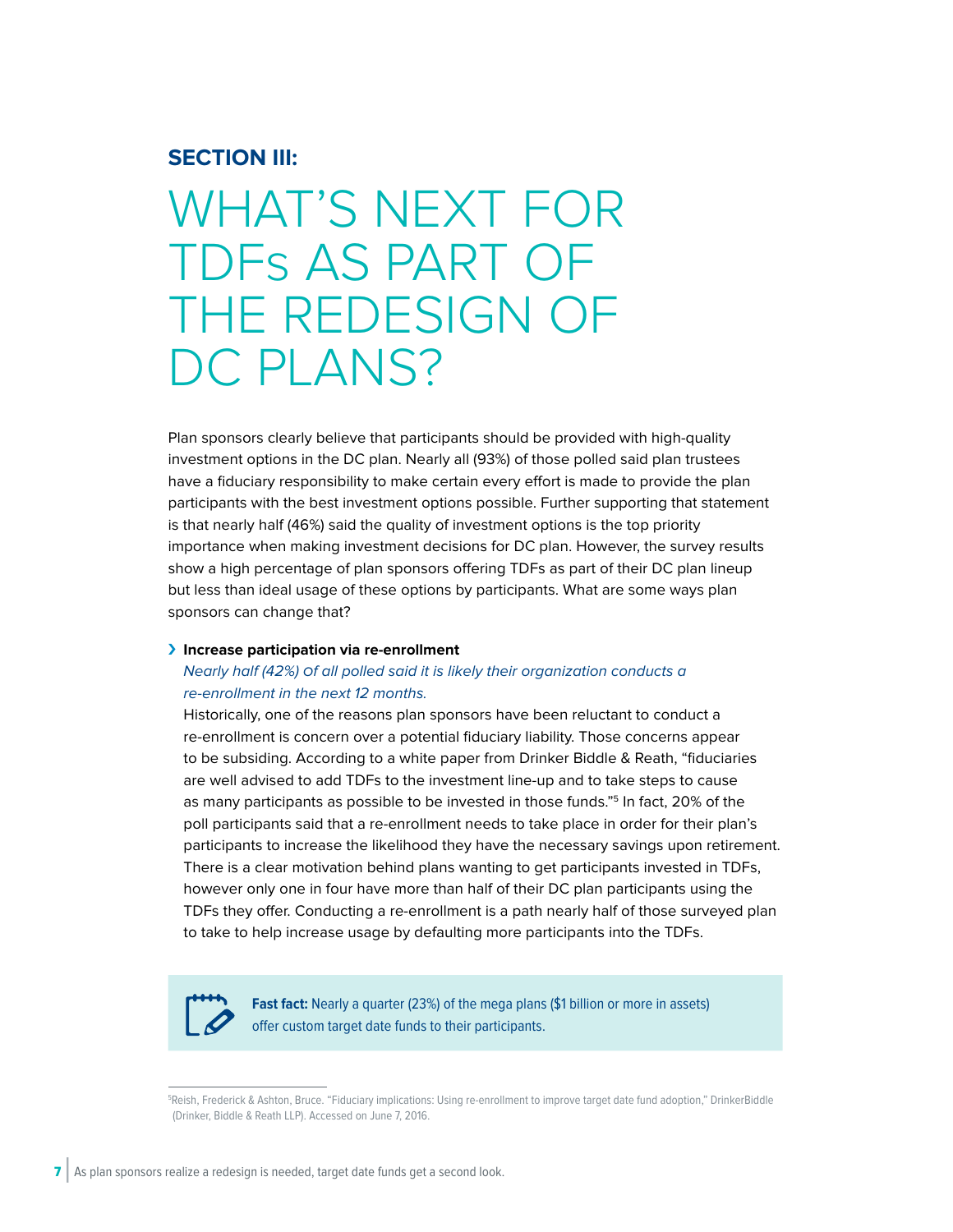#### › **Combining re-enrollment with implementation of custom TDFs**

More than a third (37%) of those planning to conduct a re-enrollment in the next 12 months also plan to shift to more custom TDFs in the same time frame. It's been three years since the DOL issued guidance about researching whether or not nonproprietary or non-recordkeeper TDFs made sense for individual plans. The report suggested "a custom TDF may offer advantages to your plan participants by giving you the ability to incorporate the plan's existing core funds in the TDF and investment manager diversification."<sup>6</sup> That guidance appears to be resonating with some plan sponsors as they are changing to custom TDFs when they are conducting a re-enrollment.

The reason for this is that a re-enrollment requires resources and extensive communications to participants. Plan sponsors are realizing that if they have decided to implement a re-enrollment strategy it makes sense to simultaneously review the investment options in the plan and make those changes at the same time. As these changes are taking place, some plan sponsors are building out the oversight process moving forward. A discretionary investment provider takes on oversight responsibility for investment managers and ongoing asset allocation changes within the TDFs. Of those who said they either currently do or would use a discretionary investment management provider, more than a third (34%) said they would use the provider to develop custom glidepaths for their participants.

#### › **A move away from recordkeeper TDFs could result in more participants using this option**

As more plans continue to move away from recordkeeper TDFs and subsequently conduct re-enrollments, the goal would be to see participation rates increase. The survey results show higher participation rates among those plan sponsors offering non-recordkeeper or custom TDFs. Of the plan sponsors offering non-recordkeeper or custom TDFs, 10% said they have a participation rate of 75% or greater. In comparison, only 2% of the group offering recordkeeeper TDFs could make that claim.

#### › **TDFs preferred over managed accounts**

Just over half (51%) of those surveyed offer managed accounts in their DC plan, paling in comparison to the 90% that offer TDFs. More than two-thirds (69%) who offer managed accounts see less than a quarter of their participants using this option. When comparing the two options, just about three-quarters (74%) of those polled said they feel custom TDFs provide better diversification for less costs compared to managed accounts.



**Did you know?** 37% of those plans already offering custom TDFs said that over the next 12 months they were going to revise the funds to be even more customized to their participants.

<sup>6</sup> U.S. Department of Labor. "Target Date Retirement Funds — Tips for ERISA Plan Fiduciaries," February 2013.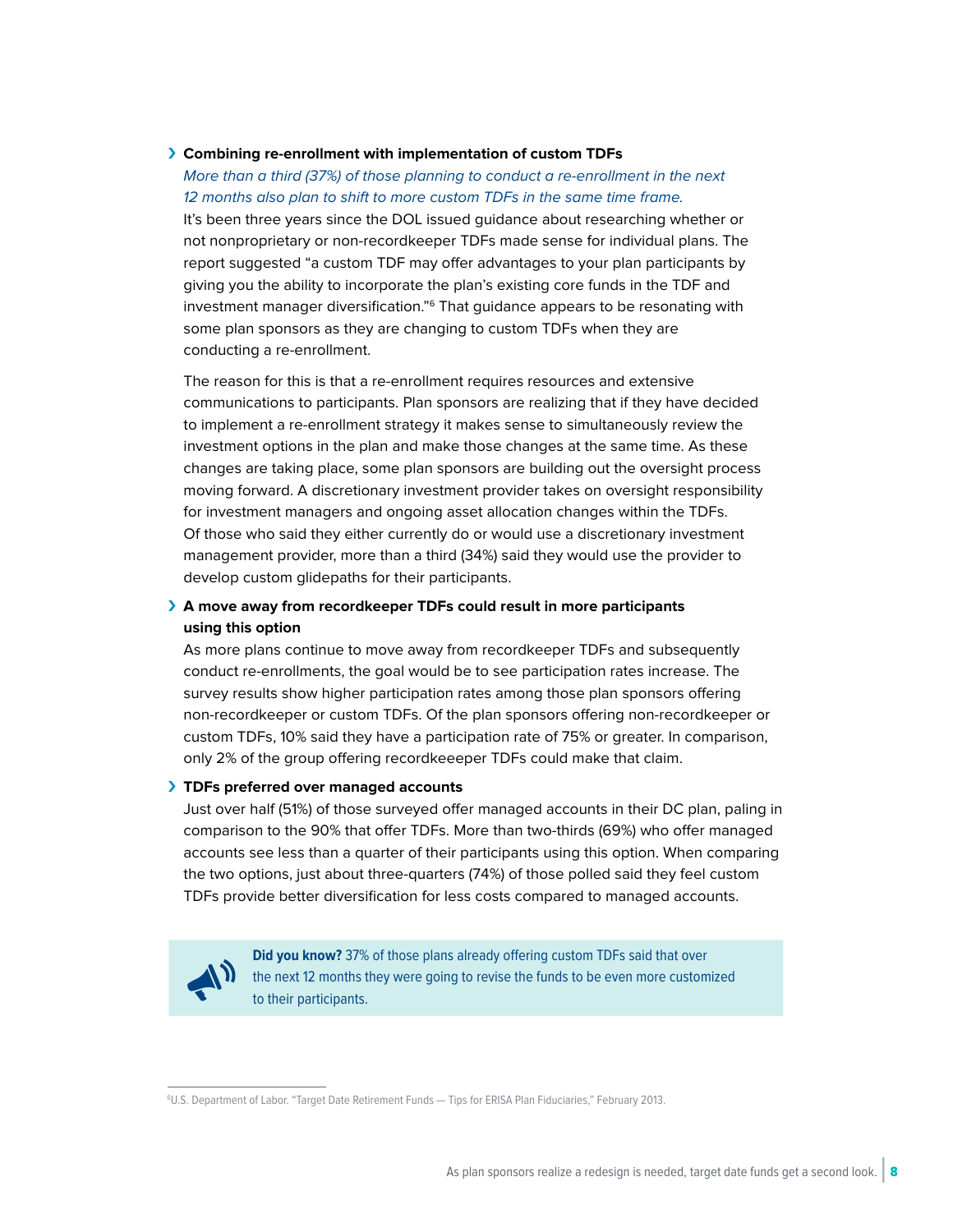## CONCLUSION

TDFs are here to stay and might be the most critical component of DC plan construction moving forward. Per guidance being suggested by groups such as the DOL and the Defined Contribution Institutional Investment Association (DCIIA), plan sponsors should review the TDFs they offer participants and determine if they are the best option. Adding to the fiduciary aspect of this oversight is that re-enrollments continue with TDFs typically being the QDIA, meaning plan sponsors are proactively moving their participants into these funds. It's imperative to make sure the TDFs being offered are sophisticated, diversified and designed to accomplish the best possible outcomes. It's also imperative to have a well-established oversight process moving forward to make changes in response to market conditions and manager performance. This should be done with as little interruption to participants as possible.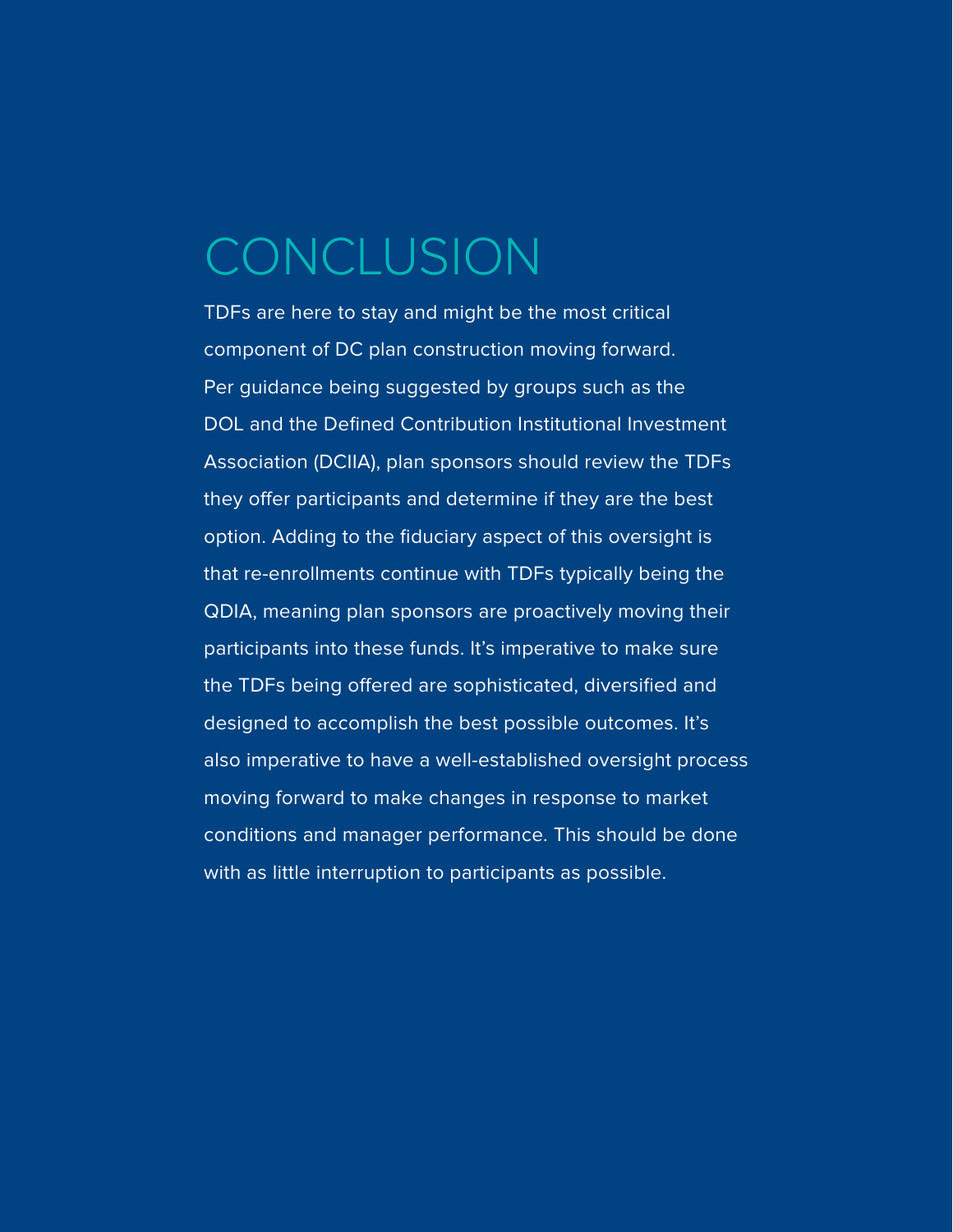This was the second of a three-part series of the results of this survey. If you would like an advance copy of the release of the final part of the series, visit **seic.com/dcpoll2016** or email **seiresearch@seic.com.**

- › **Part 1** Do DC plans need to be redesigned? (released in February 2016)
- › **Part 2** Is a shift to custom target date funds a component of the redesign of DC plans? (released July 2016)
- > **Part 3** As DC plans are redesigned, what is the most effective model for fiduciary oversight? (coming in August 2016)